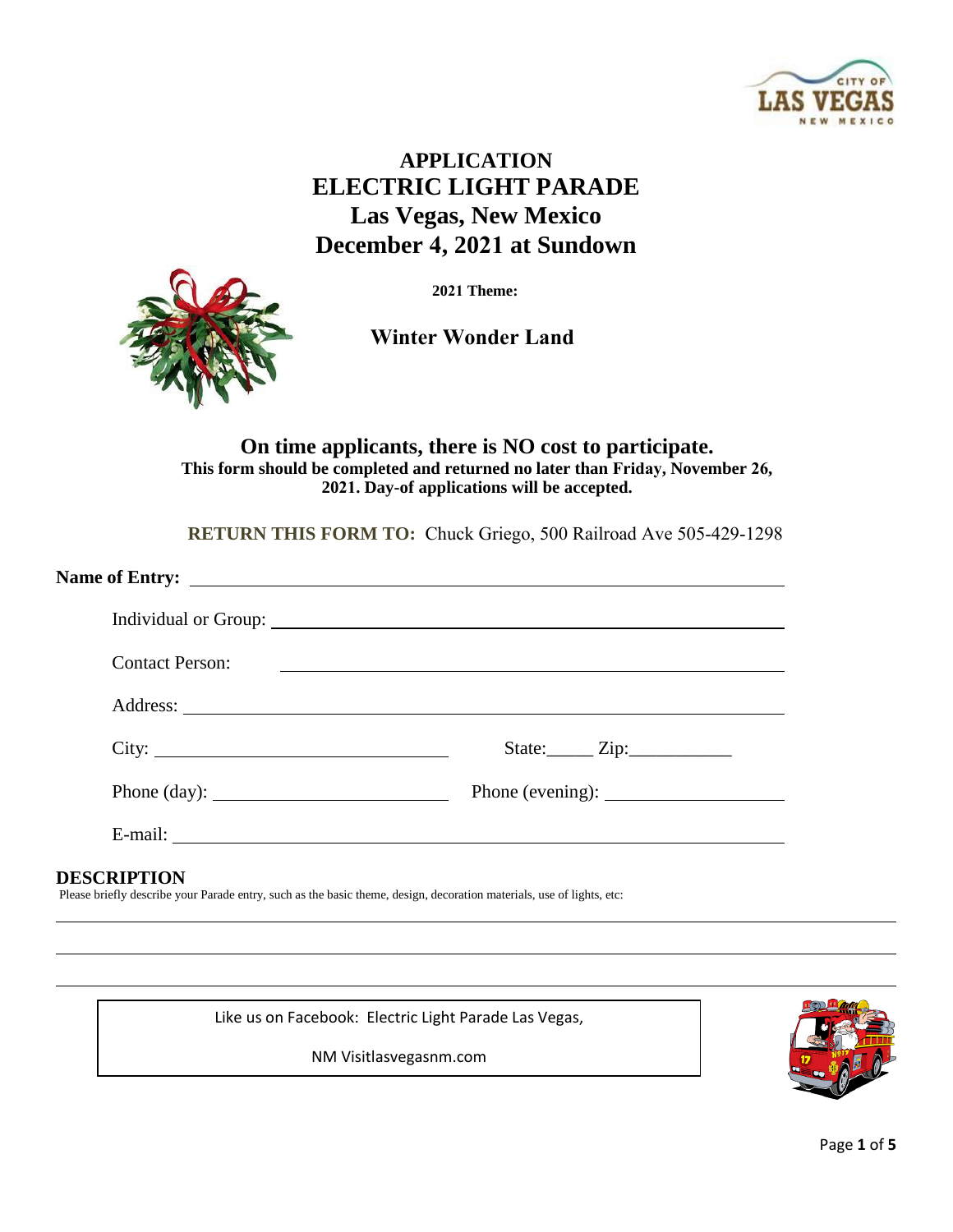

### **TYPE OF ENTRY**

|                                                               | * A MINIMUM OF FOUR SAFETY SPOTTERS IS REQUIRED FOR ALL FLOATS.<br>ADDITIONAL SPOTTERS WILL BE NEEDED FOR FLOATS OVER 20 FT. |                         |
|---------------------------------------------------------------|------------------------------------------------------------------------------------------------------------------------------|-------------------------|
|                                                               | $\Box$ Vehicle Only * <i>Circle one:</i> Automobile Club / Individual                                                        |                         |
|                                                               |                                                                                                                              |                         |
|                                                               |                                                                                                                              |                         |
| $\Box$ Larger and Semi-Size                                   |                                                                                                                              |                         |
|                                                               |                                                                                                                              |                         |
|                                                               | Will any vehicle be accompanying the group? YES NO                                                                           |                         |
|                                                               | Will any vehicle be accompanying the group? YES                                                                              | NO                      |
| <b>ENTRIES.</b><br>$\Box$ Please Attach Proof of Insurance    | LICENSED DRIVER AND VALID INSURANCE IS REQUIRED FROM ALL MOTORIZED                                                           |                         |
|                                                               | If entering a vehicle (for any purpose), complete the following insurance information:                                       |                         |
| <b>Category (check one):</b><br>$\Box$ Musical or Dance Group | $\Box$ Community Group                                                                                                       | $\Box$ Automotive Group |
| $\Box$ Business                                               | $\Box$ Biggest & Brightest - Theme                                                                                           |                         |
|                                                               |                                                                                                                              |                         |

**IMPORTANT! SUBMIT A NARRATIVE:** Please include (on a separate sheet of paper) a narrative about your group and entry that an emcee can read during the parade.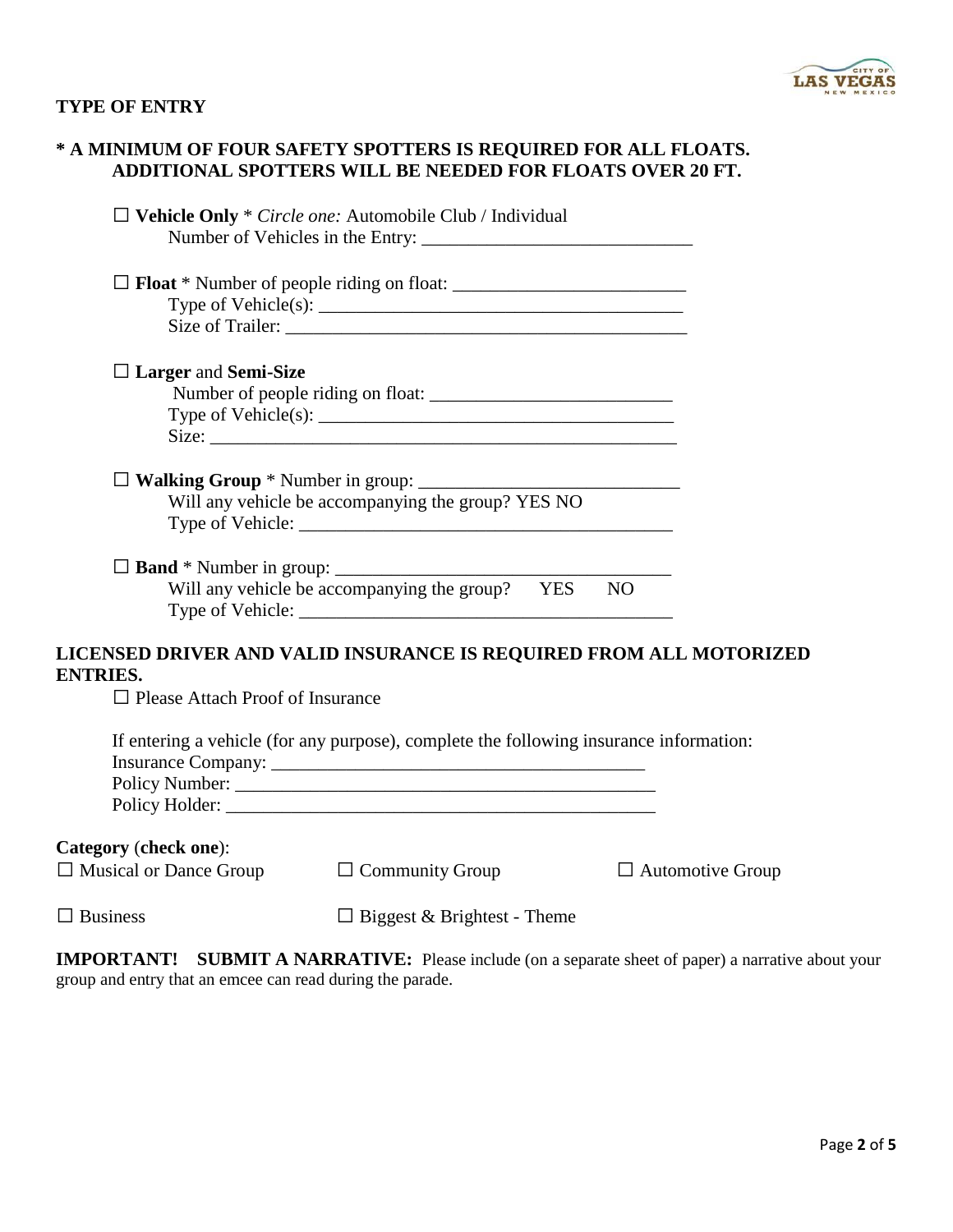

## **APPLICATION TERMS & AGREEMENT**

**Parade Date & Time:** Sunday, December 4, 2021 at Sundown, approximately 5:30 PM, Parade line-up begins at 3:00 PM.

- 1. Entries must follow the theme of the parade with decorations and dress of the participants.
- 2. Vehicles and floats must be decorated with Seasonal Holiday lights, and music must be Seasonal Holiday music.
- 3. There is to be no throwing of candy. Candy or materials may be handed to parade observers during the parade by entries accompanied by walkers **ONLY.**
- 4. Participants must observe safe conduct at all times.
- 5. Participants will not be allowed to perform routines that would stop or delay the parade.
- 6. No Horses are allowed during the electric light parade due to safety concerns, such as winter weather conditions, lack of lighting, music, noise, timing, and surroundings.
- 7. Please limit sirens and honking during parade.
- 8. No live impersonation of Santa will be permitted.
- 9. No live depictions of Christ on the Cross will be permitted.
- 10. All entries must be approved by the City of Las Vegas Parade Committee and the City of Las Vegas and Parade Committee reserve(s) the right to reject or remove any entry at any time for safety concerns, inappropriate behavior, or at the direction of a Parade Marshal, Las Vegas Police Department or Las Vegas Fire Department.
- 11. Any deviation from the parade route will not be permitted.
- 12. Entries must be in place at the staging area no later than 3:00 pm; the parade will start promptly at Sundown.
- 13. Judging will take place along the parade route. In order to be judged, your number must be prominently displayed on both sides of the upper windshield (driver and passenger sides).The number must be visible from a distance. If the number is not visible, the entry will not be judged.
- 14. Lineup will begin at 3 PM in front of Robertson High School 1236 5<sup>th</sup> Street, Las Vegas, NM. Parade will proceed west on Baca street, south on 6th street, west on Douglas Ave. to  $12<sup>th</sup>$  Street, north on 12th Street, west on Bridge/National Ave. with floats exiting north on Valencia Street.
- 15. All participants driving a vehicle must have a valid driver's license and proof of insurance.
- **16. All entries must meet or exceed all Fire Department rules and regulation prior to receiving entry number.**

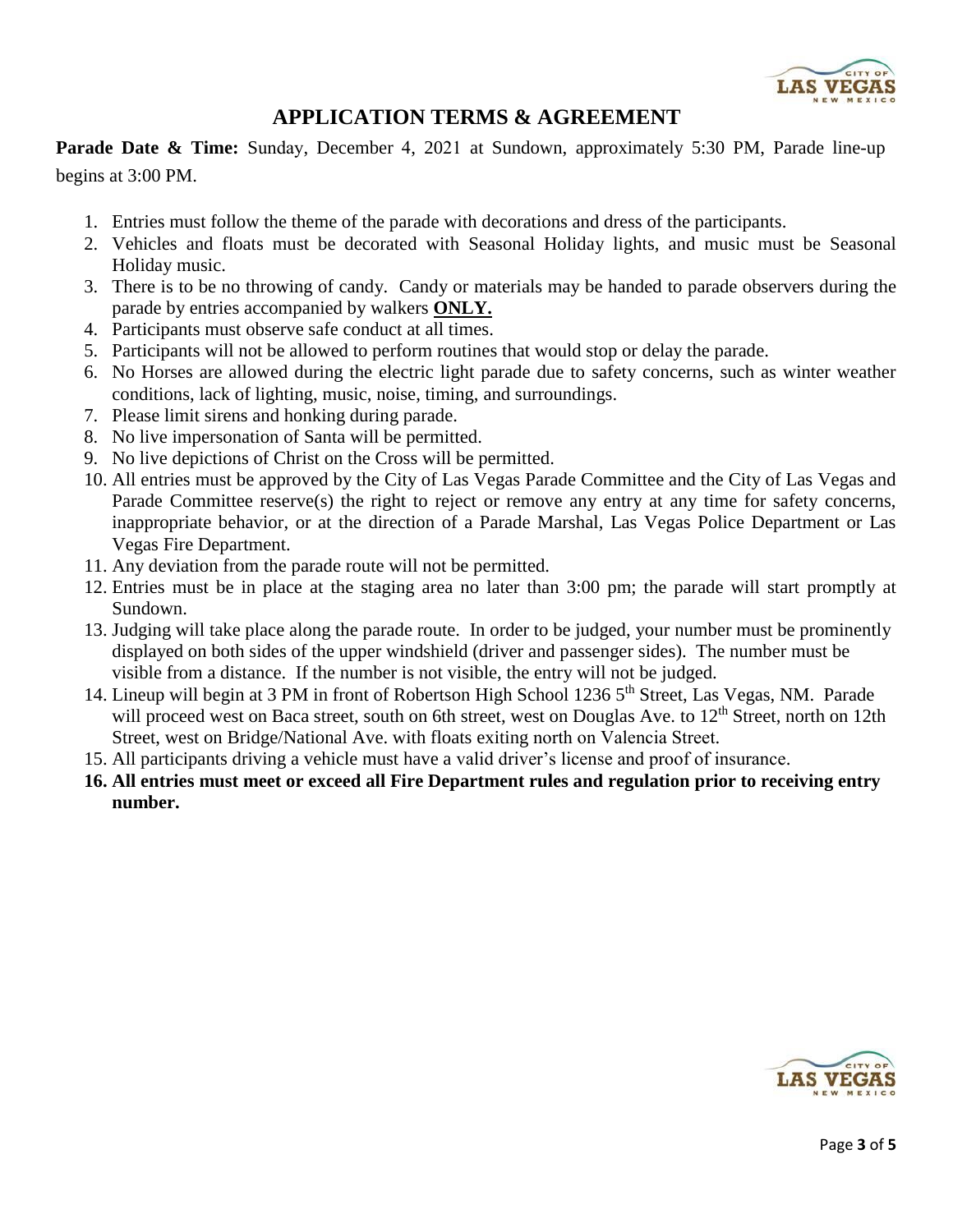#### **ELECTRIC LIGHT PARADE FLOAT REQUIREMENTS for Floats requiring Electricity or Generators**

**A minimum of a five (5) pound Fire Extinguisher is required. The Las Vegas Fire department (LVFD) will not lend out extinguishers, please do not ask.** 

**Extension cords and lights must be UL approved. Frayed or cracked extension cords will not be allowed.** 

**Floats must be made of non-flammable, non-combustible material. No cardboard or paper stuffing.** 

**If you use more than one extension cord, you will need an electric power strip with a breaker or GFI receptacle.** 

**All generators must be filled before the beginning of the parade. No filling of generators will be allowed during the parade.** 

**Children must be well secured and away from generator.** 

**Floats will be inspected beginning at 3:00 PM prior to parade.** 

**It is recommended that you call the Las Vegas Fire Department (LVFD) (505) 425-6321 for an inspection in the days prior to the parade since onsite inspection may not allow for corrections of deficiencies.**